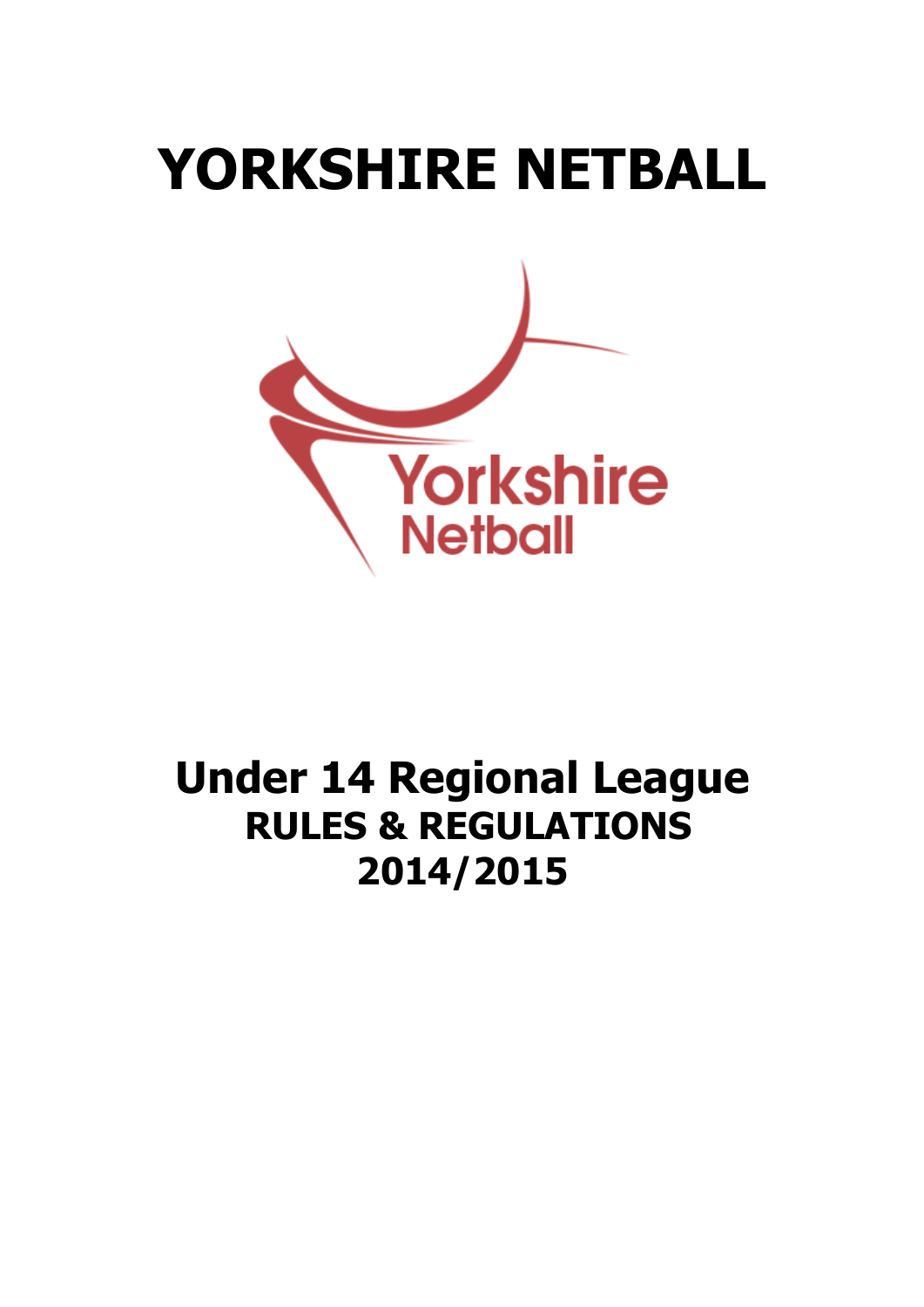#### **1. ORGANISATION AND ADMINISTRATION**

- **1.1** The U14 Regional League (U14RL) and all its rights and properties associated with it shall be owned controlled and managed by a sub group of the Yorkshire Netball Regional Management Board (YNRMB).
- **1.2** The decisions of the YNRMB, in respect of these rules and regulations and on any other matter related to the U14RL which is not provided for below, shall be considered final and binding on all parties (subject to the right of appeal which is specifically provided for under England Netball's Codes of Conduct and Disciplinary Procedures.)

#### **1.3 It is the responsibility of all Officials and all clubs/teams including Team Managers, Coaches, Captains and Athletes to ensure that they are conversant with the following rules and regulations.**

- **1.4** All clubs will be held responsible for the Overall Conduct\* of their players, officials and spectators *\*Definition:*  Overall Conduct = You will be responsible for the behaviour, demeanour and actions of all members associated with your club and spectators
- **1.5** All the Codes of Conduct of England Netball will be adopted by all associated with the League

#### **2. PLAYING QUALIFICATIONS AND ELIGIBILITY**

- **2.1** Application for entry to the U14RL shall be open to any club which is affiliated to England Netball through a County Association, which has paid its subscription in this respect, and which is situated within the boundaries of a County Association which is a member of Netball Yorkshire Region – unless otherwise agreed by the NYRMB. Their entry eligibility will have been determined by the competition structure for that County and agreed by NYRMB.
- **2.2** Entry to the U14RL will be determined by the YNRMB at its absolute discretion, subject to its reasonable application of the rules and regulations laid out herein, and having due regard to the playing standard of teams which wish to participate. In the same way, such casual vacancies as may appear from time to time will be addressed by the YNRMB in whatever way it sees fit. At the end of the season, the league will be disbanded and a new league formed the following season.
- **2.3** The YNRMB will charge an entry fee to the U14RL. In addition clubs will be liable for court and umpiring costs as set out in the entry particulars.
- **2.4** In order to qualify to participate in the Regional League, clubs shall either be accredited under England Netball's CAPS or working towards the same
- **2.5** Clubs entering in the U14RL agree that:
	- They will abide by these rules and regulations
	- They are able and willing to fulfil the costs and commitments of participation in the U14RL
- **2.6** In order to participate in the U14RL player and team officials shall be in membership of England Netball as an affiliated Registered Participant via one of the following qualifications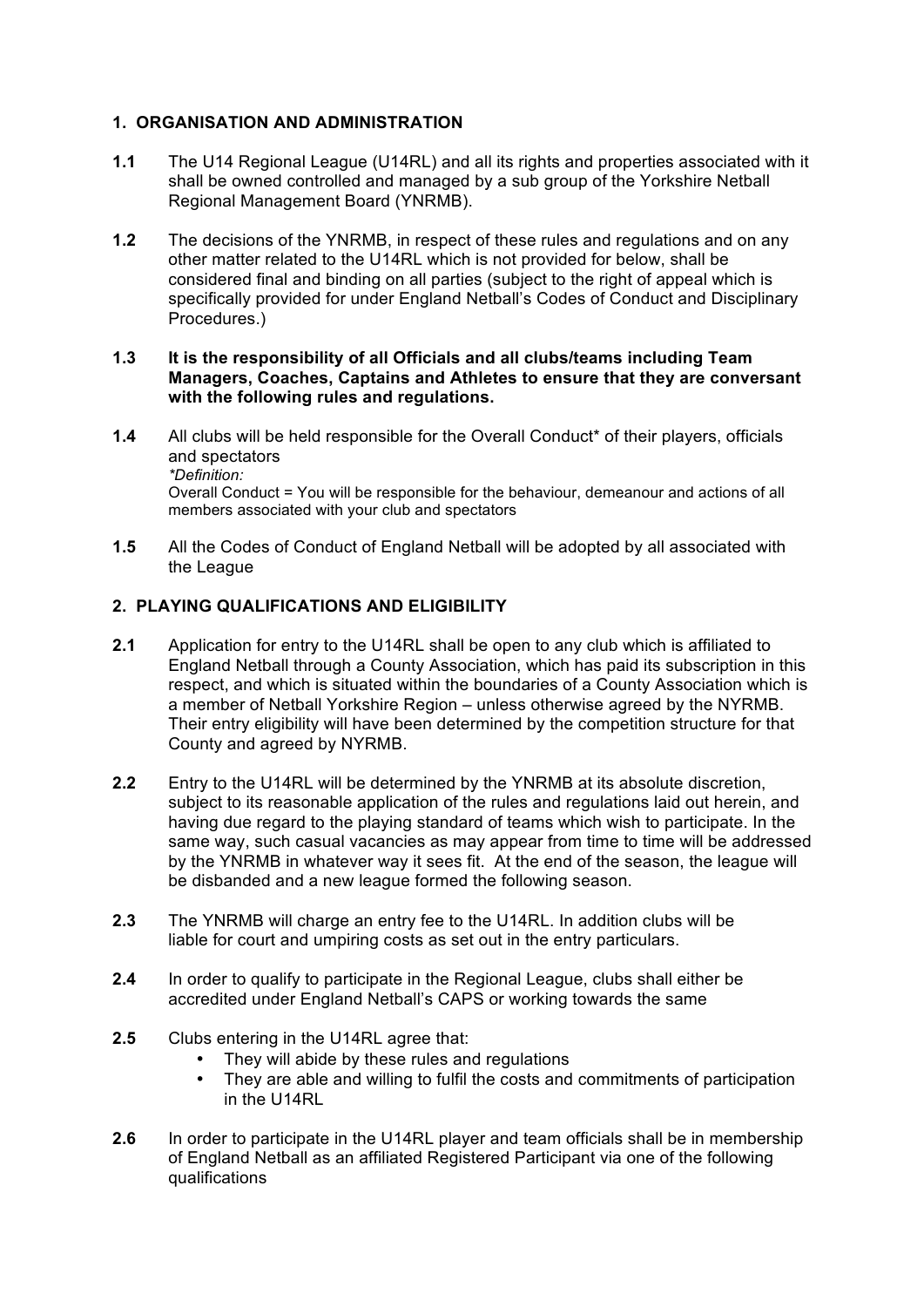- Through affiliation to a club
- Through affiliation to a Young Persons Group

Players must be affiliated as a Registered Participant through a club as defined in Regulation 2.1 above

- **2.7** All players must have their membership lodged with the England Netball Head Office no less than four days before playing, and their subscription paid in full, prior to their participation in the U14RL, or any other level of the competition. All players should carry their current affiliation card with them at all matches.
- **2.8** Only players registered and who have taken the court in this competition will be eligible to play for that club in the National Final
- **2.9** All players must be **over** 11 years of age and under 14 years of age at midnight on 31 August/1 September immediately prior to the commencement of the League. No player shall be allowed to play whose age is outside this age band unless the appropriate approval is in place (see age banding details available via the website), approval must be in writing and submitted to the league administrator and is applicable for this competition and playing season ONLY

This written permission must be submitted with the Registration Form prior to that player participating in the League.

**2.10** Pregnant players may not take part in League matches beyond the twelfth week of pregnancy. Pregnancy childbirth miscarriage or any consequences thereof is a policy exclusion from England Netball's Insurance

#### **3. REGISTRATION OF SQUAD MEMBERS**

**3.1** Squad sheets for each participating club must be completed fully for each player and lodged with the NYRMB seven days prior to the commencement of the League. Copy of \*Proof of Age should be attached.

> *\*Proof of age for each player – copies of birth certificate or passport, if these are not available then a copy of the medical card.*

- **3.2** Clubs may only use those players whose names appear on their squad registration list held by the NYRMB.
- **3.3** Any additions to the squad sheets must be lodged with the NYRMB by 1700 hours on the Thursday prior to the fixture, this should be done via telephone to the Regional Office (0114 223 5697), an email should also be sent to Debbie Chandley confirming the relevant details
- **3.4** Once a player has been named on a squad sheet and has played she cannot transfer to another club during the course of the current playing season. Consent to a transfer may be given by YNRMB in unusual or exceptional circumstances where written request is made by the player and clubs involved to the YNRMB.
- **3.5** Each club may declare up to twelve (12) players prior to the start of each match by completing a team sheet/result card.
- **3.6** A minimum of 10 players must have taken the court for the equivalent of one (1) full game on completion of the league*.*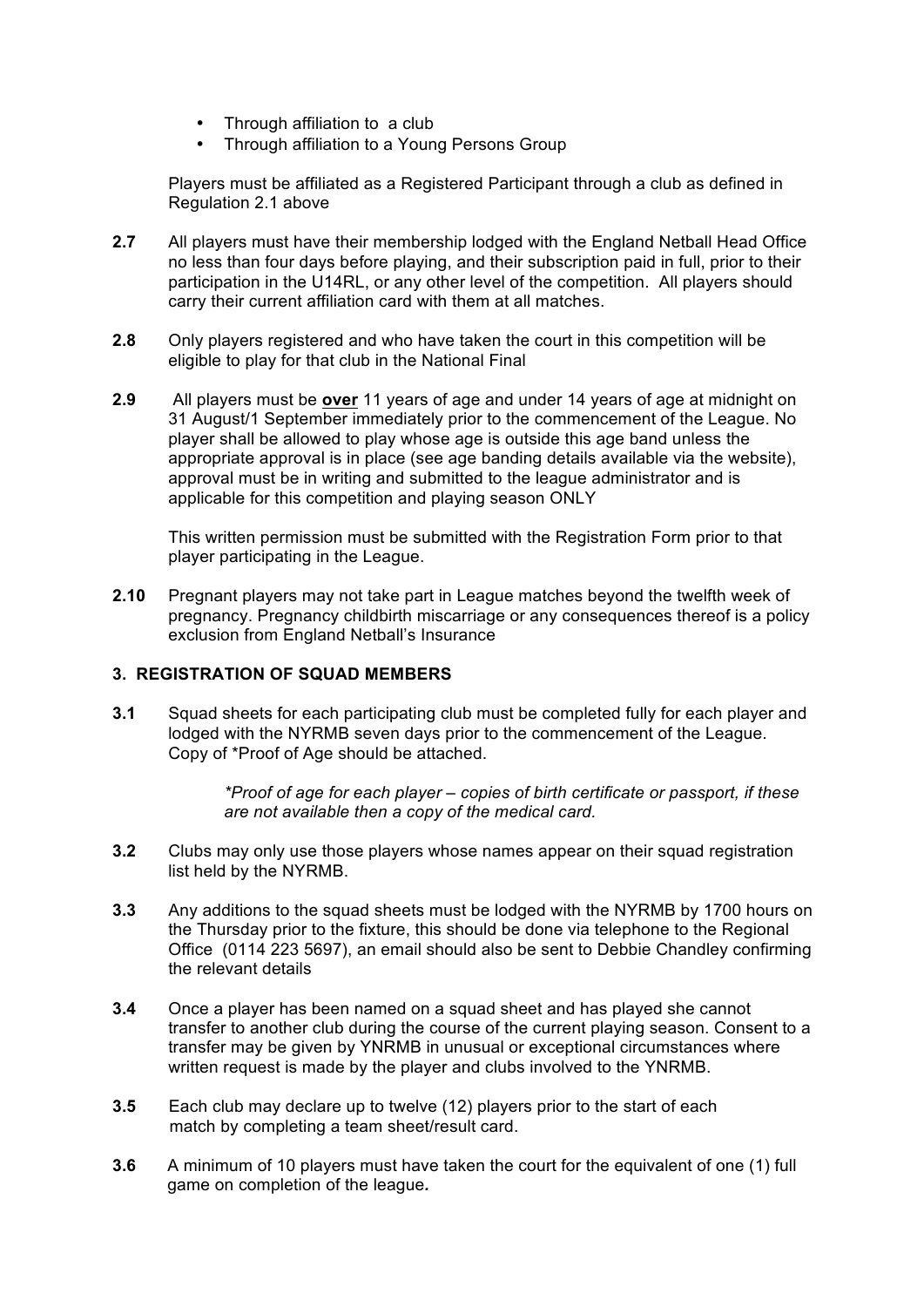**3.7** There may only be one team per club except in extreme circumstances as decided by the YNRMB.

#### **4. STRUCTURE OF THE LEAGUE**

- **4.1** The U14RL will be contested between as many clubs as shall be determined by the NYRMB from time to time. For 2014/15 this will be two teams per County.
- **4.2** The format of the league will be determined by the subgroup of the YNRMB. For 2014/15 each team will play each other once. Matches will be played on the dates specified. All matches will be played at a central venue as per fixture schedule.
- **4.3** Clubs will be awarded league points as follows:
	- 5 points for a win
	- 3 points for a draw
	- 2 points if within 5 goals of winners score i.e.  $50-46 = 2$  points,  $50-45 = 1$  point
	- 1 point for more than 50% of the winners score i.e.  $6-10 = 1$  point,
	- 0 points for a loss
- **4.4** The league positions will be compiled on the basis of the points awarded to each team. The following order of precedence will apply where two or more teams are level on points:
	- Goal average (goals for divided by goals against) shall be used to determine their relative positions, i.e., the team with the higher average score over the course of the season shall take precedence.
	- In the event that goal average does not differentiate between the teams, then goal difference shall be applied, i.e., precedence shall be given to the team with the greater difference between goals scored and goals conceded
	- In the event that goal difference does not differentiate between the teams, then the team with the greatest number of goals scored shall take precedence
	- Where one of the teams has its goal average, goal difference or total number of goals scored affected by cancellations, then all goals scored by and against defaulting team(s) in all fixtures shall be omitted from the calculations of both teams level on points. For example, in the event that one team received 5 points for a cancelled fixture, then the goals scored by and against both teams level on points, in all games against the offending team, will not be included when its goal average, goal difference or total number of goals is calculated
	- In the event that neither goal average nor goal difference nor goals scored can differentiate between the teams, the aggregate score in the match or matches played between them over the course of the season shall be calculated and precedence given to the winning team

In the event that none of the above differentiates between the teams, the NYRMB or its nominee(s), shall determine the means of differentiation.

4.5 The clubs finishing 1<sup>st</sup> and 2<sup>nd</sup> will go forward to the U14 National Finals. (subject to confirmation by EN)

#### **5. FIXTURE ARRANGEMENTS**

**5.1** Matches will be played on indoor courts at locations determined by the YNRMB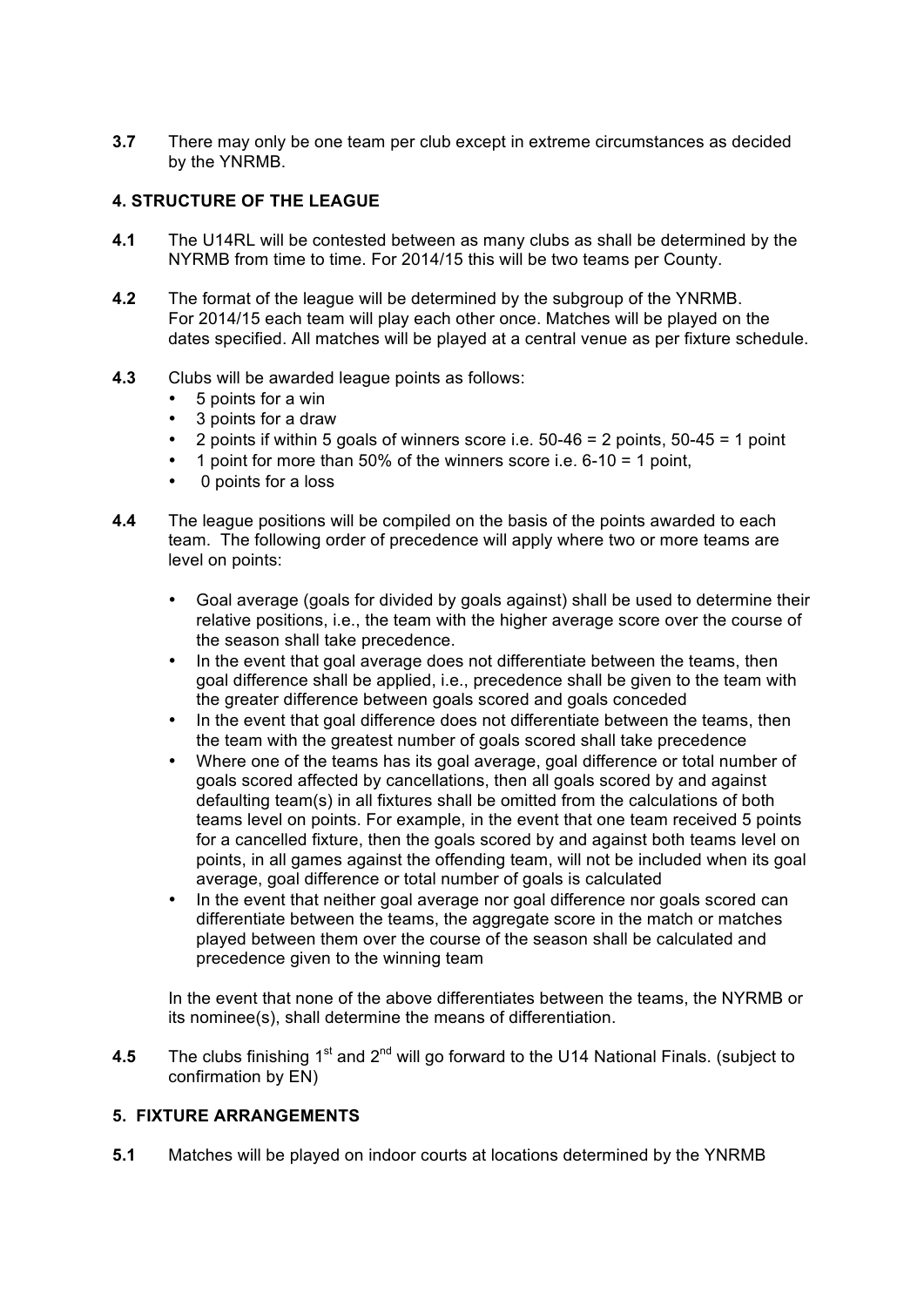- **5.2** Venues will be booked by YNRMB.
- **5.3** YNRMB will be responsible for producing the fixtures for the League
- **5.4** All matches must be played on the dates specified. All matches shall be of 48 minutes duration (i.e., four quarters of 12 minutes each) with 2 minutes break between quarters and 4 minutes at half time.
- **5.5** All teams will be responsible for arranging their own travel, and the costs of this, and should allow sufficient travelling time to cover any unexpected delays. Any team which fails to arrive for the start time of the match will forfeit the match, and the nonoffending team will be awarded the points as winners by default.
- **5.6** No team may postpone or cancel a fixture. See regulation 4.4 and 5.8 and 9.1. Matches which are postponed due to extreme and unforeseen circumstances, e.g., flash flood, heavy snowfall, will be rescheduled by YNRMB to a reserve date.
- **5.7** If a club fails to play a match:
	- The non-offending club will be awarded five (5) league points for the match, and the team which cancels will have five (5) league points deducted from their total
	- The club will forfeit its deposit and be liable to pay the total costs of the fixture
- **5.8** In the event that a match is abandoned or not completed for any reason, e.g., because of serious injury, the result of that match will be determined by the YNRMB, having regard to the score at the time at which play was suspended and taking into account all the surrounding circumstances and facts.
- **5.9** Any bank charges relating to unpaid cheques must be paid immediately by the relevant team.

#### **6. MATCH REGULATIONS**

- **6.1** All games shall be played to the IFNA Rules of the Game currently in force in England at the time, except where specific regulations may apply.
- **6.2** Each club shall register its playing kit and bib colours.
- **6.3** Teams must have a spare set of bibs in a different colour in case of a clash of colours. In the event of a clash of bib colours the first named team shall change colour. Final decision to rest with Umpires / Match referee.

### **7. MATCH OFFICIALS**

**7.1** Umpires will be appointed by Yorkshire Netball Officiating Technical Group and be A or B award level (not Intermediate), the same group will also allocate the matches to the umpires.

Yorkshire Netball Officiating Technical Group may appoint C Award umpires if they are actively working towards their B Award and part of the regions Mentoring Programme.

**7.2** In the event that an umpire fails to arrive, or is injured or taken ill during a match, the following procedure will be applied: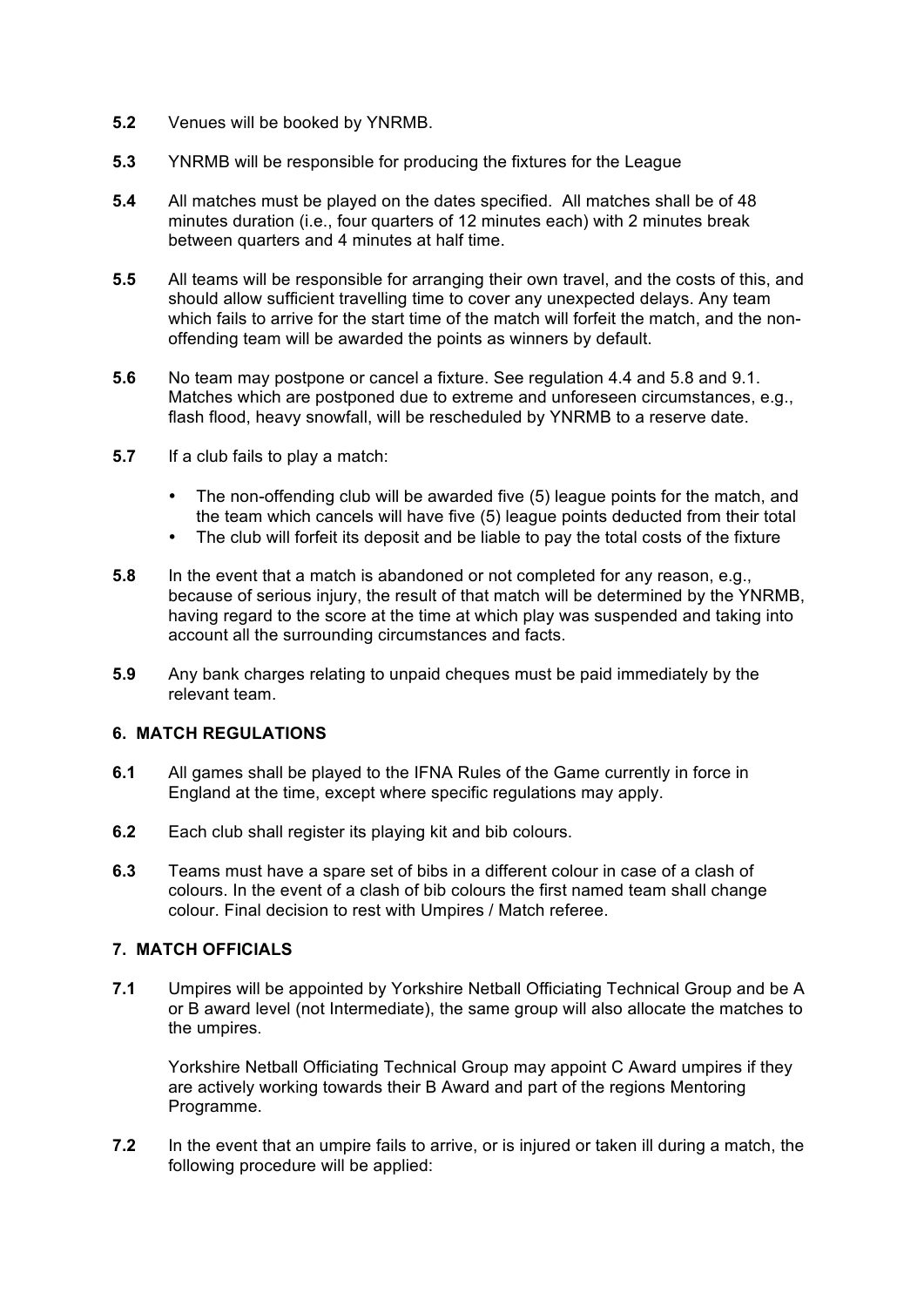- If another umpire of the appropriate standard is available then she/he will umpire the match
- Failing that, the next best-qualified umpire should be used
- The YNRMB must be informed immediately after the match. To determine the validity of the result of the game.
- **7.3** Scorers will be required for all fixtures. Each club must provide a competent Scorer.

Scorers will sit or stand together in a position nominated by the match umpires, and should have no input with the teams for the duration of the fixture.

**7.4** Each Club should ideally provide a timekeeper for each match played. Failing this, it will be the responsibility of the first named club to provide a timekeeper, who will be responsible for timing the match.

#### **8. REGISTRATION OF RESULTS**

- **8.1** All teams must notify the Results Secretary by 9:00am on the Monday immediately following the fixture this will be done by Telephone (0114 223 5697) or through the regional website **www.netballyorkshire.co.uk**
- **8.2** Both clubs will complete and submit to the YNRMB an official result card after each match, including entering the names of each player their affiliation number quarters played etc to arrive by Thursday following the fixture. There will be a £10 fine for the late arrival
- **8.3** The official result cards must be checked and signed by the scorer(s), both captains and umpires

#### **9. COMPETITION REFEREE**

- **9.1** The Competition Referee will have the authority and jurisdiction to make decisions on any matters arising throughout the Competition including, but not limited to:
	- altering or amending the playing schedule as necessary;
	- determining if teams and/or players are in breach of these Regulations and imposing an appropriate penalty (including disqualification of any individual or team)
	- The use of an unaffiliated player will result in a deduction of 3 league points, the result of the fixture will still stand
	- The use of an unregistered player or a player who is under age without written permission to play in this league, will result in a deduction of 2 league points, the result of the fixture will still stand
	- In the event that a team fails to play the non-offending team will be awarded 5 points for the match and the offending team will have 5 points deducted from their total (Failure to play is defined as not playing in a game, without prior consent from RLMB and with the opposition and officials expecting that the game would be played) \*\* The offending team may be liable to pay any costs which the non-offending team and match officials have incurred.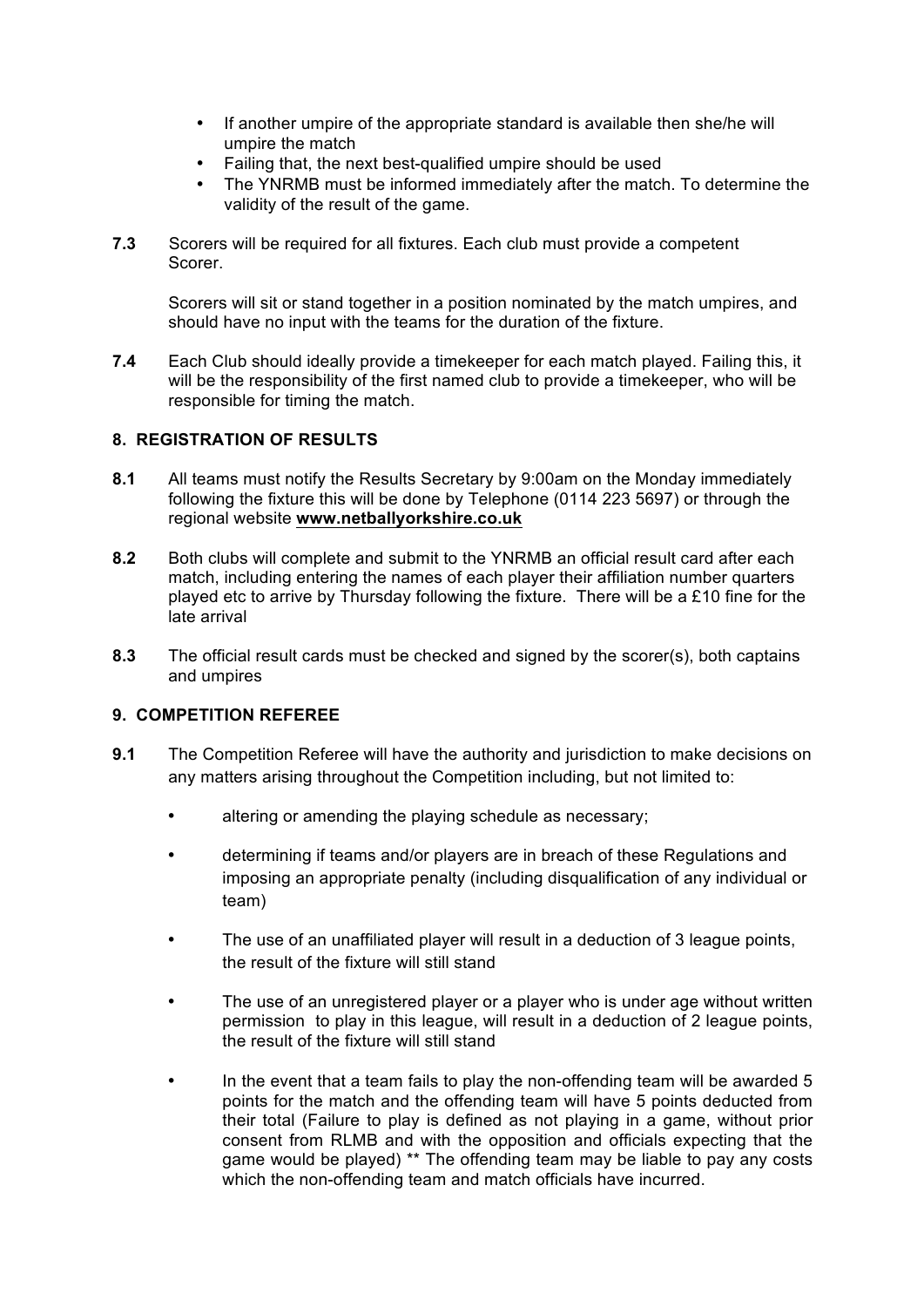• Failure to play on more than one occasion (e.g. failure to play in 2 league fixtures) may result in expulsion from the League.

Teams who are repeatedly in breach of any Regulation may have further action/penalties imposed to those above

- Instances of unsportsmanlike behaviour including instances of teams predetermining the outcome of a match:
- any urgent matters that impact on the delivery of the competition not covered by the Regulations:
- consult with additional people to assist with the Competition, but the final decision and accountability will lie with the Competition Referee

#### **10. COMPETITION COMPLAINTS AND PROCEDURE**

- **10.1** All queries and complaints should be directed to the Competition Referee in the first instance, which will be dealt with as follows:
	- 10.1.1 Where the Complaint relates to the playing of a match, the scoring, and/or its result, the relevant team or match official, must do the following:
		- Inform their opponents and the umpires of their complaint;
		- Mark the score card with the words "Under Protest":
		- Send the marked score card to the Competition Referee within 72 hours of the match;
		- Attach a letter to the results card to explain the issue in full to the Competition Referee;

and the Competition Referee will decide what action should be taken.

- 10.1.2 The Competition Referee will acknowledge receipt of the Complaint and make a decision on the matter within 72 hours of receipt of the Complaint. The Competition Referees decision in relation to decisions taken under clause 10.1.1 is binding. Parties to the complaint shall have the right to appeal the decision under Section 11 below.
- **10.2** Where the Complaint relates the governance or administration of the Competition by the RLMB such complaints will be dealt with under the Complaints Procedure of the relevant regional association.
- **10.3** Where the Complaint relates to the behaviour of an individual or team participating, volunteering or attending the Competition which could be considered as a Disciplinary Offence under England Netball's Disciplinary Regulations, such complaints will be dealt with in accordance with the processes set out in England Netball's Disciplinary Regulations

#### **11. APPEAL OF COMPETITION REFEREE DECISION**

- **11.1** A party to a complaint submitted under section 10.1.1 shall have the right to appeal a decision made by the Competition Referee in relation to that complaint; if
	- the decision has a potential impact on a match result, a league table, or the outcome of the Competition; AND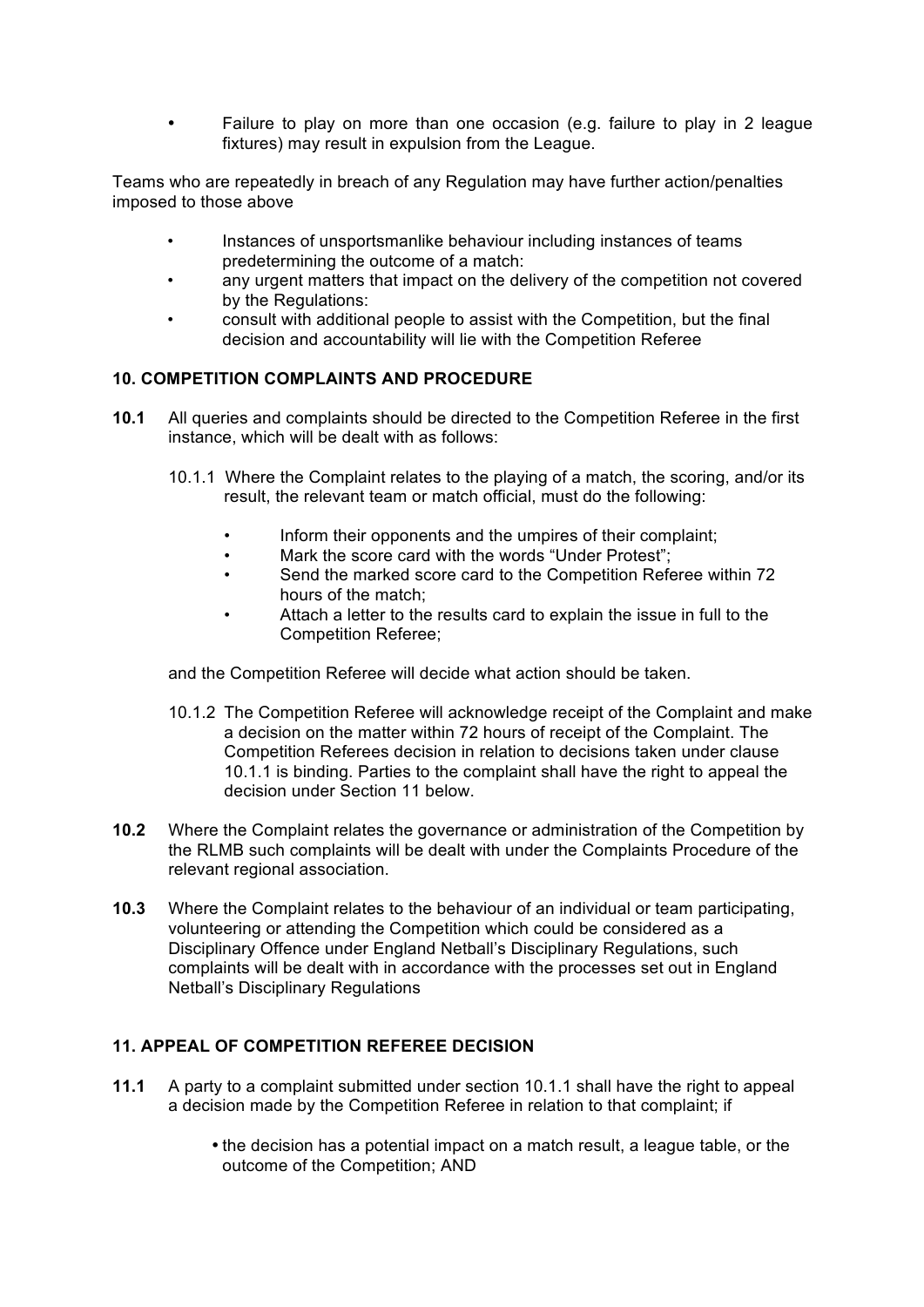• there has been a failure by the Competition Referee to follow these regulations or the Competition Referee reached the decision on the basis of an error of fact.

These are the only grounds of appeal and any appeal must be submitted in accordance with the appeals process set out in section 11.

- **11.2** An appeal should be forwarded in writing from the Team Manager of the objecting party to the Competition Referee or its nominee within 72 hours of receiving the decision, who will refer it to the RLMB. The RLMB will establish a Competition Appeals Committee (CAC) which will consist of individuals that are independent of the Competition; one of those individuals will be appointed as the Chair.
- **11.3** The appeal shall be accompanied by a cheque for £100 which shall be returned if the appeal is upheld or if there are any other extenuating circumstances. The CAC will decide whether the extenuating circumstance warrant the cheque being returned.
- **11.4** The Chair of the CAC will send the appeal to the opposing team and any other team that they believe could be impacted by the outcome of the appeal. These teams will be permitted 72 hours, from the date they received the appeal from the CAC, to submit any evidence or submission that they wish the CAC to consider.
- **11.5** All submissions and evidence must be submitted in writing. No parties involved in the appeal, including the appellant, will be able to make a verbal representation to the CAC.

The CAC shall meet and conclude the matter within 72 hours of receiving the evidence and submissions.

- **11.6** The CAC will immediately notify all the parties who presented submissions and evidence of their decision and any penalties imposed. The CAC shall have the discretion to publish the decision through whatever media it considers appropriate
- **11.7** The CAC shall have the power of the RLMB to make all decisions and impose any penalties (including but not limited to, reprimands, the deduction of points, fines, suspensions and expulsions from the competition) relating to the appeal.
- **11.8** The decisions of the CAC shall be considered to be the decisions of the RLMB and shall be final and binding on all participants in the Competition. For the avoidance of doubt there shall be no further right of appeal under England Netball's Disciplinary Manual or otherwise.
- **11.9** The procedures in this Section 11 shall be governed by the Arbitration Act of 1996 and amounts to a binding arbitration agreement for the purposes of Section of that Act. The seat of the arbitration shall be England
- **11.10** If the circumstances require a decision to be taken sooner than permitted by this Section 11, and all parties to the appeal agree, the timetable within which an appeal is raised, submissions made and the decision taken can be shorter than the 72 hours stated in this section. In such cases the CAC shall issue a revised timetable which shall be binding on all parties.